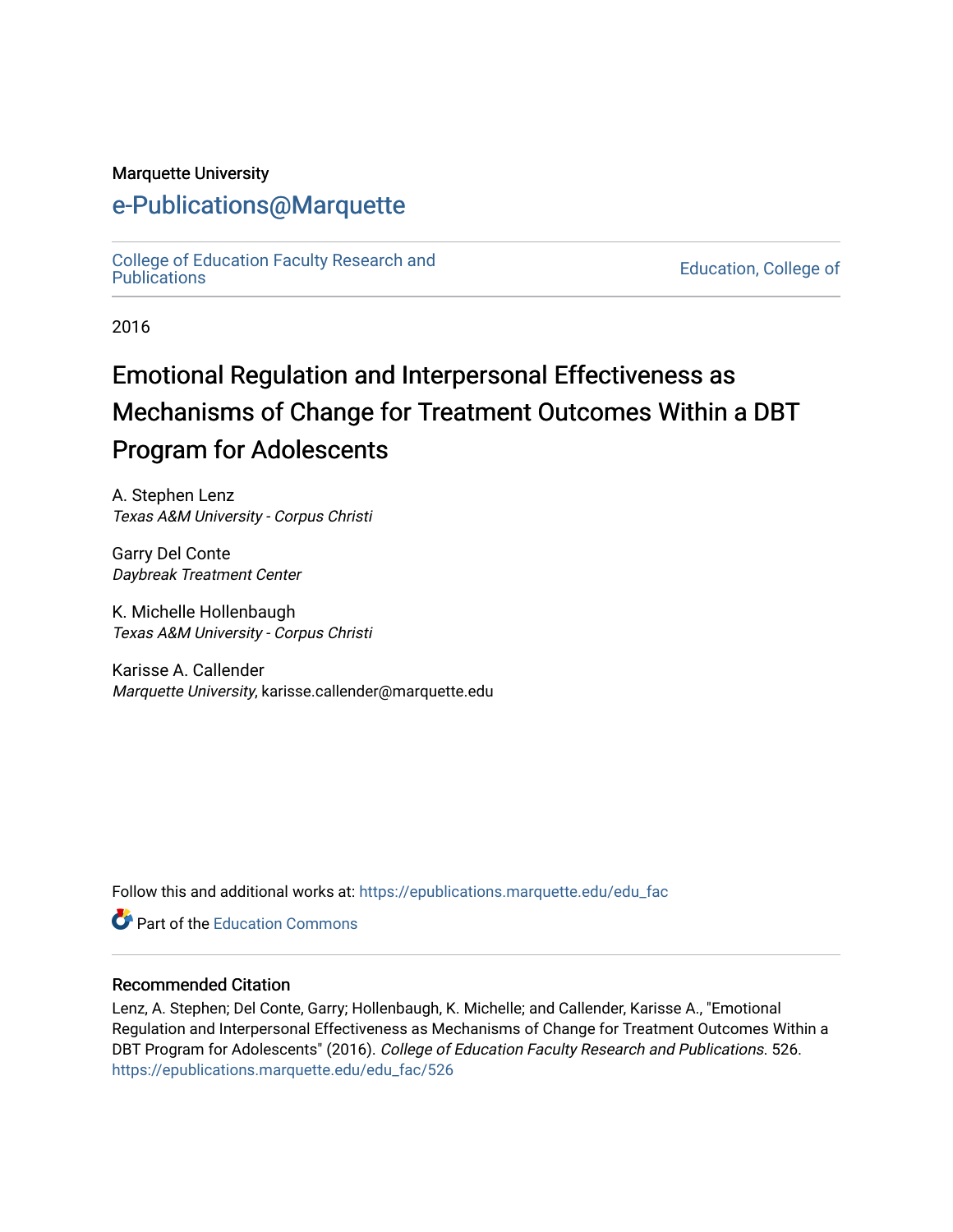**Marquette University**

# **e-Publications@Marquette**

## *Education Faculty Research and Publications/College of Education*

*This paper is NOT THE PUBLISHED VERSION;* **but the author's final, peer-reviewed manuscript.** The published version may be accessed by following the link in th citation below.

*Counseling Outcome Research and Evaluation*, Vol. 7, No. 2 (2016): 73-85. [DOI.](https://doi.org/10.1177/2150137816642439) This article is © Taylor & Francis and permission has been granted for this version to appear in [e-Publications@Marquette.](http://epublications.marquette.edu/) Taylor & Francis does not grant permission for this article to be further copied/distributed or hosted elsewhere without the express permission from Taylor & Francis.

# Emotional Regulation and Interpersonal Effectiveness as Mechanisms of Change for Treatment Outcomes Within a DBT Program for Adolescents

A. Stephen Lenz Texas A&M University–Corpus Christi, Corpus Christi, TX, USA Garry Del Conte Daybreak Treatment Center, Germantown, TN K. Michelle Hollenbaugh Texas A&M University–Corpus Christi, Corpus Christi, TX, USA Karisse Callendar Texas A&M University–Corpus Christi, Corpus Christi, TX, USA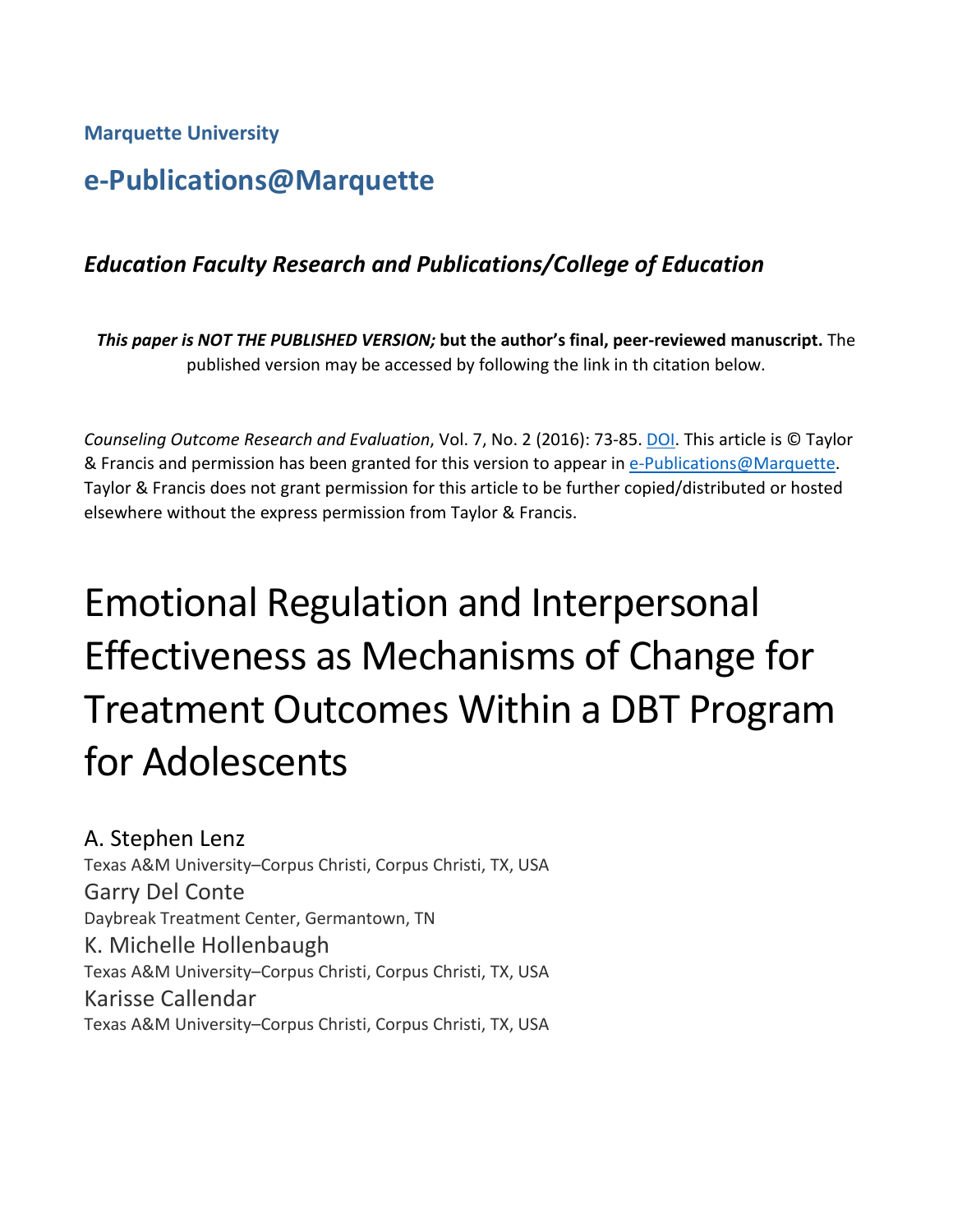## Abstract

Predictive modeling was used to identify the degree that hypothesized moderators of dialectical behavioral therapy for adolescents (DBT-A) treatment outcomes predicted anxiety and depression symptoms over time. Participants were 66 adolescents (41 girls; 25 boys) with a mean age of 15.38 years (*SD* = 1.51) who completed a 7-week DBT-A intervention. Analyses revealed convergent models, wherein emotion regulation and interpersonal effectiveness were substantial predictors of change in the symptoms of anxiety, *F*(4, 65) = 23.21,  $p < .01$ ,  $R^2 = .60$ , and depression,  $F(4, 65) = 29.76$ ,  $p < .01$ ,  $R^2 = .66$ .

**Keywords:** adolescents, DBT, emotion regulation, interpersonal effectiveness, outcomes

Dialectical behavior therapy (DBT) was originally developed several decades ago for the treatment of borderline personality disorder and is considered one of the most effective interventions for treating this population [\(Linehan, 2015\)](https://www.tandfonline.com/doi/full/10.1177/2150137816642439). Researchers have conducted several randomized controlled trials and found that DBT is effective not only in reducing emotion dysregulation but also in increasing coping skills (e.g., [Linehan et al.,](https://www.tandfonline.com/doi/full/10.1177/2150137816642439)  [2015;](https://www.tandfonline.com/doi/full/10.1177/2150137816642439) [Verheul, van, Koeter, de Ridder, Stijnen, van, 2003\)](https://www.tandfonline.com/doi/full/10.1177/2150137816642439). Further, one neurologically based study found that participants who engaged in DBT actually experienced noticeable reductions in emotion dysregulation via reduced amygdala reactivity [\(Goodman et al., 2014\)](https://www.tandfonline.com/doi/full/10.1177/2150137816642439). As a result of these positive findings, the application of DBT has grown significantly, and researchers have applied this intervention to transdiagnostic populations, including those afflicted with eating disorders, anxiety disorders, and mood disorders [\(Lenz, Taylor, Fleming, & Serman,](https://www.tandfonline.com/doi/full/10.1177/2150137816642439)  [2014;](https://www.tandfonline.com/doi/full/10.1177/2150137816642439) [Lynch, Morse, Mendelson, & Robins, 2003;](https://www.tandfonline.com/doi/full/10.1177/2150137816642439) [Neacsiu, Eberle, Kramer, Wiesmann, & Linehan, 2014\)](https://www.tandfonline.com/doi/full/10.1177/2150137816642439).

Pervasive emotion dysregulation plays a significant part in the etiology and symptomology of these diagnoses, and therefore researchers have argued that DBT is well suited for the treatment of these disorders [\(Neacsiu,](https://www.tandfonline.com/doi/full/10.1177/2150137816642439)  [Bohus, & Linehan, 2013\)](https://www.tandfonline.com/doi/full/10.1177/2150137816642439). This reasoning is in accordance with the biosocial theory of DBT [\(Linehan, 2015\)](https://www.tandfonline.com/doi/full/10.1177/2150137816642439), which explains that pervasive emotion dysregulation is the result of two interacting factors—a biological predisposition to emotional vulnerability and a persistently invalidating environment. Linehan and Neacsiu et al. noted that both of these factors promote development of the pervasive emotion dysregulation that is related to numerous mental health disorders. In addition to the use of this modality with different diagnoses, researchers have adapted DBT for use with adolescents [\(Miller, Rathus, & Linehan, 2007\)](https://www.tandfonline.com/doi/full/10.1177/2150137816642439). There is a strong theoretical basis for using this intervention with adolescents, as they have reached the developmental milestone during which they are learning to effectively and independently manage their emotions [\(MacPhearson, Cheavens, & Fristad, 2013\)](https://www.tandfonline.com/doi/full/10.1177/2150137816642439).

Adaptations to standard DBT for adolescents maintain the fidelity of the treatment by retaining all of the original modes and stages of treatment as well as related treatment targets. The changes made by practitioners compliment the specific needs of adolescents. Family members are included in skills groups, and skills modules are often offered for shorter periods of time (session and module length). In addition, developers included family therapy sessions as needed and modified skills for increased comprehension. Finally, an additional skills module, walking the middle path, was added to teach the concept of validation, dialectics, and behaviorism [\(Miller et al., 2007\)](https://www.tandfonline.com/doi/full/10.1177/2150137816642439).

Researchers have found positive results in studies applying these modifications of DBT transdiagnostically to adolescents in addition to those who exhibit suicidality and nonsuicidal self-injury (Ritschel, Miller, & Taylor, [2014\)](https://www.tandfonline.com/doi/full/10.1177/2150137816642439). This includes those struggling with bipolar disorder [\(Goldstein, Alexson, Birmaker, & Brent, 2007\)](https://www.tandfonline.com/doi/full/10.1177/2150137816642439), eating disorders [\(Salbach-Andrea, Bohnekamp, Pfeiffer, Lehmkuhl, & Miller, 2008\)](https://www.tandfonline.com/doi/full/10.1177/2150137816642439). Dialectical behavior therapy of anorexia and bulimia nervosa among adolescents: A case series. Cognitive and Behavioral Practice, 15, 415– 425. [\[Google Scholar\]\)](http://scholar.google.com/scholar_lookup?hl=en&publication_year=2008&pages=415-425&author=Salbach-Andrea+Salbach-Andrea&author=Bohnekamp+Bohnekamp&author=Pfeiffer+Pfeiffer&author=Lehmkuhl+Lehmkuhl&author=A.+L.+Miller&title=Dialectical+behavior+therapy+of+anorexia+and+bulimia+nervosa+among+adolescents%3A+A+case+series), and oppositional defiant disorder [\(Nelson-Gray et al., 2006\)](https://www.tandfonline.com/doi/full/10.1177/2150137816642439). Researchers have also adapted DBT to fit different settings. For example, Ricard, Lerma, [and Heard \(2013\)](https://www.tandfonline.com/doi/full/10.1177/2150137816642439) applied DBT in an alternative school setting and found that participants reported reduced distress compared to those who did not engage in the DBT group. In another study, [Wasser, Tyler, Mcllhaney, Taplin, and Henderson \(2008\)](https://www.tandfonline.com/doi/full/10.1177/2150137816642439) examined DBT in a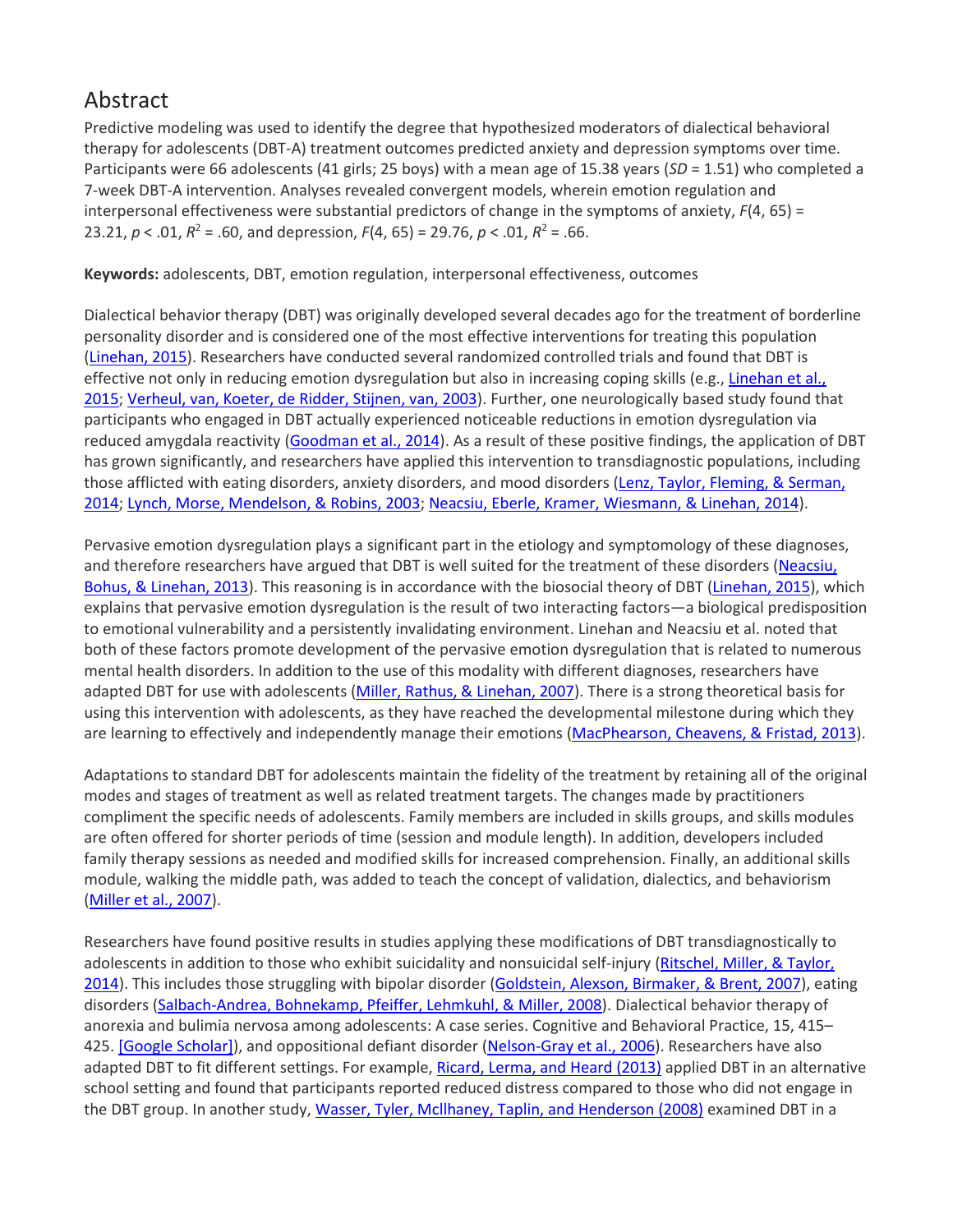residential setting and found that DBT resulted in more statistically significant positive changes than the standard therapeutic milieu alone.

# Hypothesized Mechanisms of Change Within DBT for Adolescents

There are four treatment targets during the first stage of treatment: decreasing life threatening behaviors, decreasing therapy interfering behaviors, decreasing quality of life interfering behaviors, and increasing behavioral skills [\(Miller et al., 2007\)](https://www.tandfonline.com/doi/full/10.1177/2150137816642439). These targets are addressed through the implementation of several modes of treatment, including skills groups and individual sessions. However, researchers [\(Linehan & Wilks,](https://www.tandfonline.com/doi/full/10.1177/2150137816642439)  [2015;](https://www.tandfonline.com/doi/full/10.1177/2150137816642439) [Valentine, Bankoff, Poulin, Reidler, & Pantalone, 2015\)](https://www.tandfonline.com/doi/full/10.1177/2150137816642439) have found that treatment targets can be addressed through the intentional application of select modes of treatment, as opposed to all of them. In order for DBT to be effective, treatment should be flexible enough to allow for changes to content and clinical focus as needed but also structured with a hierarchy of skills development occurring across DBT-A modules. Clinicians most often address the treatment target *increasing behavioral skills* through the implementation of the psychoeducational skills group. There are five modules outlined in the adolescent skills training manual that are hypothesized as mechanisms of change within a DBT framework, specifically for adolescents (DBT-A): mindfulness, distress tolerance, interpersonal effectiveness, emotion regulation, and walking the middle path [\(Rathus & Miller, 2015\)](https://www.tandfonline.com/doi/full/10.1177/2150137816642439).

## Mindfulness

Drawn from Zen practices that are compatible with Eastern meditation, mindfulness practice is considered by Linehan and colleagues to be one of the core skills in DBT. Mindfulness is often the first module taught, and it is then reviewed again at the beginning of each of the other modules. Individuals practicing mindfulness skills effectively observe, describe, and participate in the present moment without judgment and with the intent to be both effective and one mindful. The purpose of mindfulness in DBT is to cultivate nonjudgmental attention to the present moment for the purpose of activating and maintaining *wise mind*. Wise mind is a core DBT-A concept that is used in the service of helping adolescents control their state of mind by repeatedly seeking a dialectical synthesis between reason and emotion [\(Linehan, 2015\)](https://www.tandfonline.com/doi/full/10.1177/2150137816642439).

# Distress Tolerance

The goal of this module is to teach adolescents how to tolerate strong dysregulated emotions when immediate solutions to prompting events are not readily available. This includes learning how to bear pain in a skillful way, without making matters worse. These skills are a natural progression from the mindfulness module and are grouped into two components during treatment. The first component focuses on tolerating short-term crisis and relying on distracting or self-soothing activities. The second component involves a more conceptual skill set that teaches the ideas of willingness and radical acceptance for more enduring life challenges like the loss of a loved one [\(Linehan, 2015\)](https://www.tandfonline.com/doi/full/10.1177/2150137816642439).

## Interpersonal Effectiveness

This module focuses on teaching adolescents relationship skills and is divided into three sections: reaching goals, making and maintaining relationships, and maintaining self-respect. The core skills, included in the first section, include teaching effective strategies for setting boundaries and making assertive requests. In the second section, individuals learn how to develop and maintain positive family, friend, and community relationships. Finally, in the third section, adolescents learn to cultivate self-respect by being fair, truthful, and faithful to their values. These skills teach individuals to consider the complexity of relationships and cultivate awareness of acceptance, flexibility, and change while improving collaboration and communication [\(Rathus & Miller, 2015\)](https://www.tandfonline.com/doi/full/10.1177/2150137816642439).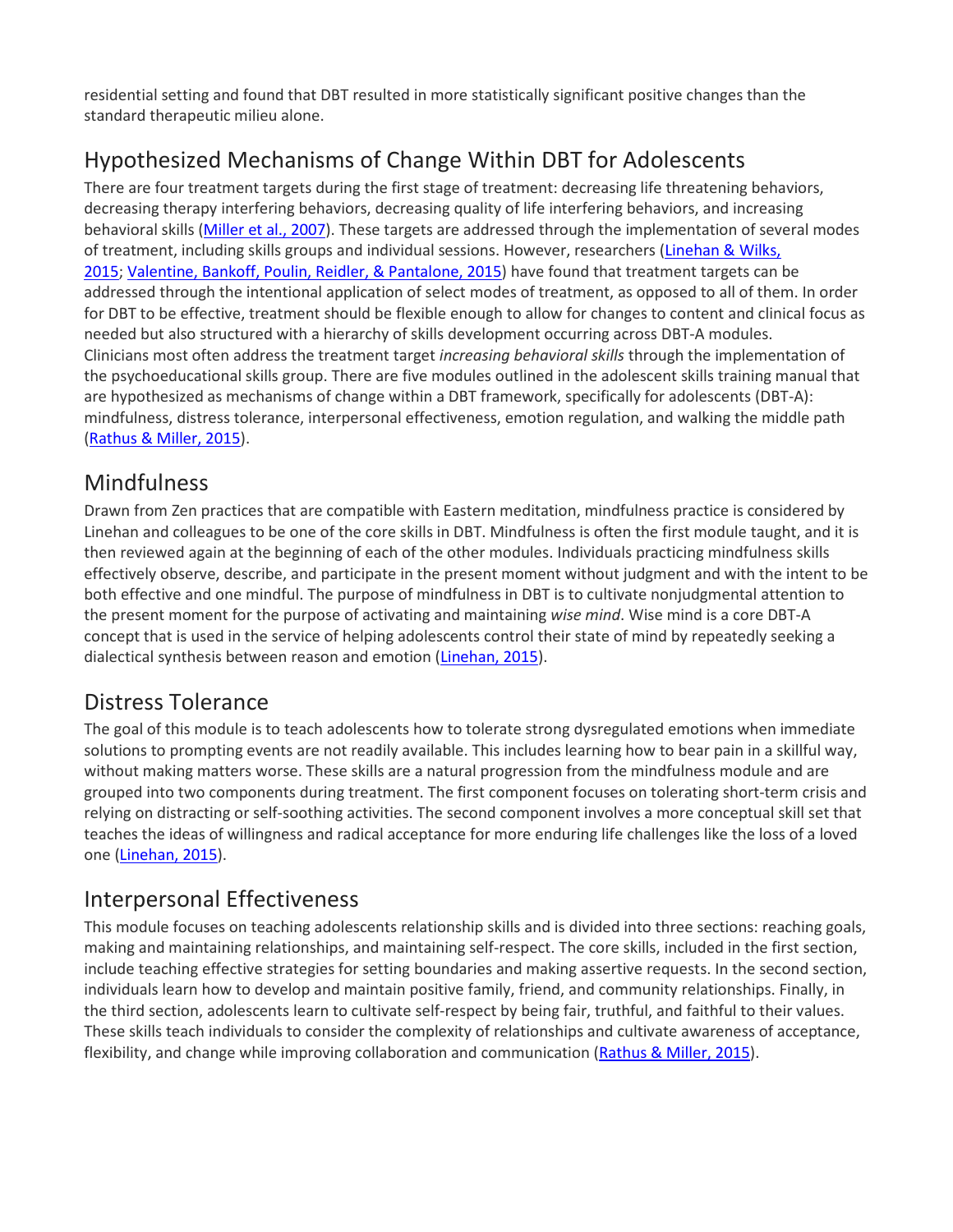# Emotion Regulation

Emotion regulation skills are taught in the context of self-validation of emotions and require the application of mindfulness skills. In this module, adolescents learn how to name and identify emotions, learn how emotions are triggered, and become aware of the associated bodily sensations that give rise to various thoughts and action tendencies. Individuals learn tactics to problem solve and change both emotions using skills like *cope ahead*, *opposite action*, and *riding the wave* [\(Linehan, 2015\)](https://www.tandfonline.com/doi/full/10.1177/2150137816642439).

# Walking the Middle Path

This module was developed specifically for adolescents and includes didactic information about dialectical thinking and problem-solving strategies, principles of behaviorism that promote changes of their behavior, and use of validation to improve communication and strengthen relationships [\(Miller et al., 2007\)](https://www.tandfonline.com/doi/full/10.1177/2150137816642439). Throughout this module, adolescents learn to replace either-or thinking and dichotomous appraisals of choice options with a more pluralistic view of possible reactions to the problems they encounter. In outpatient adolescent treatment, the middle path skills may be taught as a separate module either in multifamily group or in parallel adolescent and parent groups. However, developers of DBT-A have posited that skills can be taught in different formats and arrangements as the clinician sees fit to help the adolescents best learn the skills [\(Rathus & Miller, 2015\)](https://www.tandfonline.com/doi/full/10.1177/2150137816642439). In the current study, the middle path skills were included as a subcomponent of the interpersonal effectiveness module utilizing parallel adolescent and parent groups. This was done to increase the generalization of the skills in both modules.

# Purpose of the Study

There have been very promising initial results regarding treatment outcomes with adolescents; however, researchers have called for further research on the use of DBT with this population [\(Del Conte, Lenz,](https://www.tandfonline.com/doi/full/10.1177/2150137816642439)  [Hollenbaugh, & Callendar, in press;](https://www.tandfonline.com/doi/full/10.1177/2150137816642439) [MacPhearson et al., 2013\)](https://www.tandfonline.com/doi/full/10.1177/2150137816642439). Little evidence has emerged identifying the degree that supposed mechanisms of change appear to predict treatment outcomes for adolescents, especially in affiliation with transdiagnostic applications. Therefore, we implemented regression modeling to depict the degree that changes among hypothesized mechanisms of changes within DBT-A were associated with treatment gains among a transdiagnostic population over time. As a result, we undertook this analysis to answer two research questions: (a) to what degree do changes among the hypothesized mechanisms of change within a DBT framework (emotional regulation, interpersonal effectiveness, distress tolerance, and mindfulness) predict changes in ANX symptoms following a 7-week DBT-A program? and (b) to what degree do changes among the hypothesized mechanisms of change within a DBT framework (emotional regulation, interpersonal effectiveness, distress tolerance, and mindfulness) predict changes in depression (DEP) symptoms following a 7-week DBT-A program? We selected therapeutic criterion related to ANX and DEP based on participant characteristics of this transdiagnostic sample whose diagnoses included behavioral criterion representative of DEP and ANX either independently or concurrently. Constructs related to walking the middle path were not included in our predictive model due to the absence of related assessments within the research protocol.

## Method

We implemented a secondary analysis of data from a single group, open trial of DBT-A [\(Del Conte et al., in press\)](https://www.tandfonline.com/doi/full/10.1177/2150137816642439) to identify the degree that the intervention's hypothesized mechanisms of change were associated with treatment gains across ANX and DEP symptom domains.

# Participant Characteristics

Participants were 66 adolescents (41 girls, 62%; 25 boys, 38%) referred from their community with a mean age of 15.38 years (*SD* = 1.51) who were completing a 7-week manualized DBT-A intervention at a partial hospitalization program (PHP) located in the mid-southern region of the United States. Participants were predominately White/Caucasian (*n* = 58; 89%) with others identifying as either Black/African American (*n* = 2;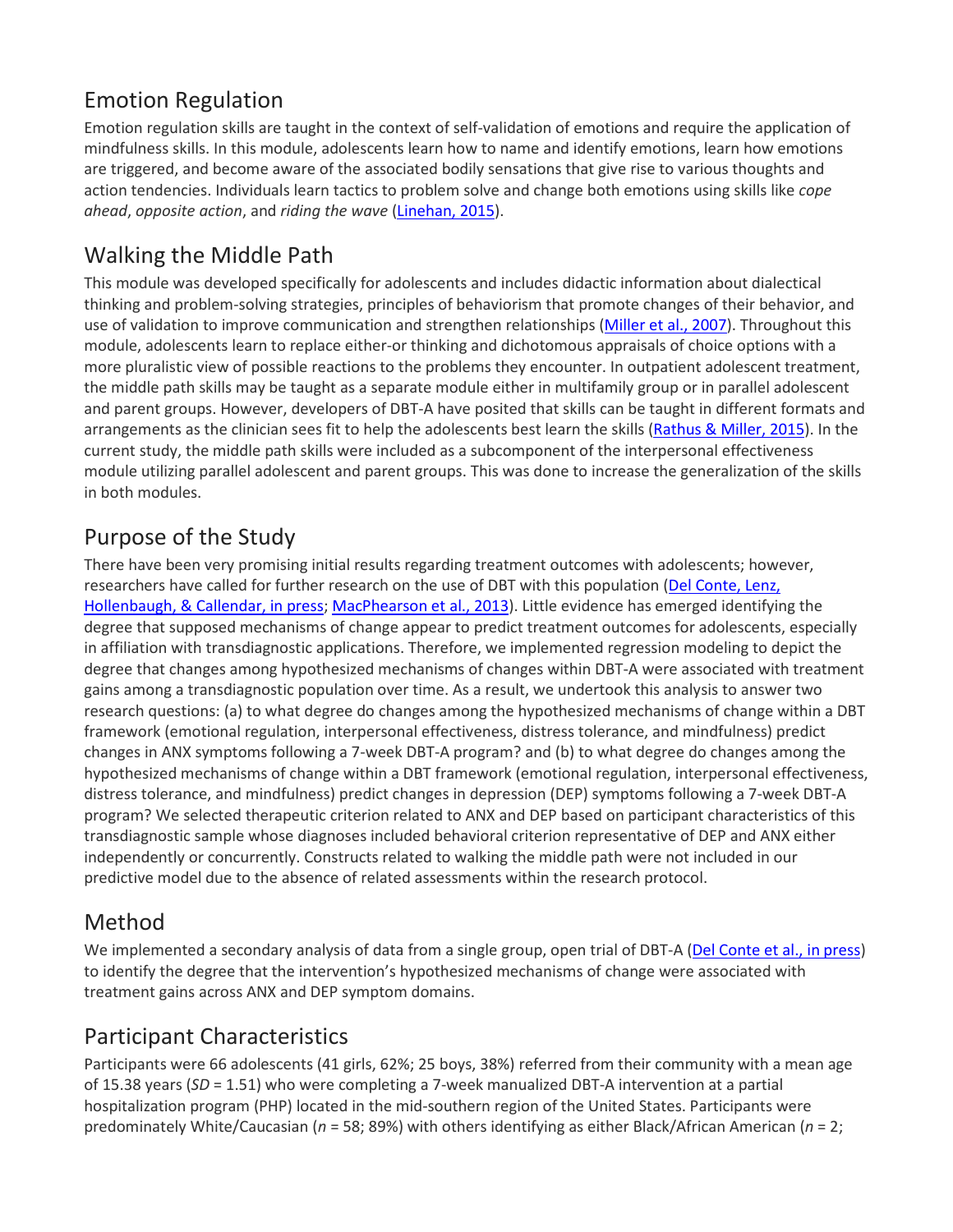3%) or *Other* (*n* = 6; 9%) ethnic identities. Participants met the *Diagnostic Statistical Manual of Mental Disorders, Fourth Edition, Text Revision* [\(American Psychiatric Association, 2000\)](https://www.tandfonline.com/doi/full/10.1177/2150137816642439) diagnostic criteria for a primary diagnosis of a depressive disorder (*n* = 17, 35%); bipolar disorder (*n* = 11, 23%); and mood disorder, not otherwise specified ( $n=10$ , 21%); ANX disorder, not otherwise specified ( $n=3$ ; 6%); disruptive mood dysregulation disorder (*n* = 3; 6%); attention deficit hyperactivity disorder (*n* = 3; 6%); and obsessive-compulsive disorder (*n* = 1; 2%).

## Measurement of Constructs

#### ANX and DEP

We used scores on the ANX and DEP subscales of the Symptom Checklist 90-revised (SCL; [Derogatis, 1994\)](https://www.tandfonline.com/doi/full/10.1177/2150137816642439) to identify participants' subjective perceptions of ANX and DEP. ANX and DEP subscale items are administered in a self-reported, Likert-type format that assess frequency and severity of symptoms along a continuum ranging from 0 (*not at all*) to 4 (*extremely*).

The ANX subscale is comprised of 10 items that evaluate general markers of ANX including nervousness, tension, apprehension, dread, and somatic correlates that are appraised with prompts that include "the feeling that something bad is going to happen to you" and "nervousness or shakiness inside" with higher scores indicating greater subjective ANX. [Derogatis \(1994\)](https://www.tandfonline.com/doi/full/10.1177/2150137816642439) reported robust internal consistency (α = .88) and test–retest ( $r_{tt}$  = .86) reliability coefficients for scores on the ANX subscale as well as acceptable convergent validity with other related measures. Within our sample, internal consistency was within the excellent range ( $\alpha$  = .94). The DEP subscale includes 13 items that evaluate markers of DEP including dysphoric mood, social withdrawal, lack of motivation, and hopelessness that are assessed using items such as "feeling hopeless about the future" and "feeling no interest in things" with higher scores indicating greater subjective DEP. [Derogatis \(1994\)](https://www.tandfonline.com/doi/full/10.1177/2150137816642439) reported robust internal consistency ( $\alpha$  = .90) and test–retest ( $r_{tt}$  = .82) reliability coefficients for scores on the DEP subscale as well as satisfactory convergent validity with other associated measures. Within our sample, internal consistency was within the excellent range ( $\alpha$  = .93).

#### Emotion regulation

The Difficulties in Emotional Regulation Scale (DERS; [Gratz & Roemer, 2004\)](https://www.tandfonline.com/doi/full/10.1177/2150137816642439) was developed to assess degrees of emotional dysregulation across six domains including nonacceptance of emotions, difficulties engaging in goal directive behavior, impulse control difficulties, lack of emotional awareness, limited access to emotion regulation strategies, and lack of emotional clarity. The 36-item DERS provides a self-reported, Likert-type format with responses to items such as "when I'm upset, I lose control over my behaviors" and "I am attentive to my feelings" ranging from 1 (*almost never*) to 5 (*almost always*). The mean score within each domain is totaled to provide an overall metric of participants' degree of emotional regulation with higher scores indicating greater ability to regulate emotions. Gratz and Roemer reported excellent internal consistency for total DERS scores ( $\alpha$  = .92) which was corroborated within our sample ( $\alpha$  = .90) and substantial construct validity with the Negative Mood Regulation Scale [\(Catanzaro & Mearns, 1990\)](https://www.tandfonline.com/doi/full/10.1177/2150137816642439).

#### Interpersonal effectiveness

We used the Interpersonal Sensitivity (INT; [Derogatis, 1994\)](https://www.tandfonline.com/doi/full/10.1177/2150137816642439) Scale from the SCL to assess participants' abilities to manage relationships via processes associated with interpersonal effectiveness. The INT subscale is comprised of 10 items that evaluate general markers of interpersonal behavior including self-doubt, discomfort when interacting with others, and negative expectations when interacting with others that are appraised with prompts that include "feeling inferior to others" and "feeling very self-conscious with others" with higher scores indicating greater interpersonal sensitivity. Derogatis reported good internal consistency ( $\alpha$  = .86) and test– retest ( $r_{tt}$  = .83) reliability coefficients for scores on the INT subscale as well as satisfactory convergent validity with other associated measures. Internal consistency within our sample was within the excellent range ( $\alpha$  = .91). Distress tolerance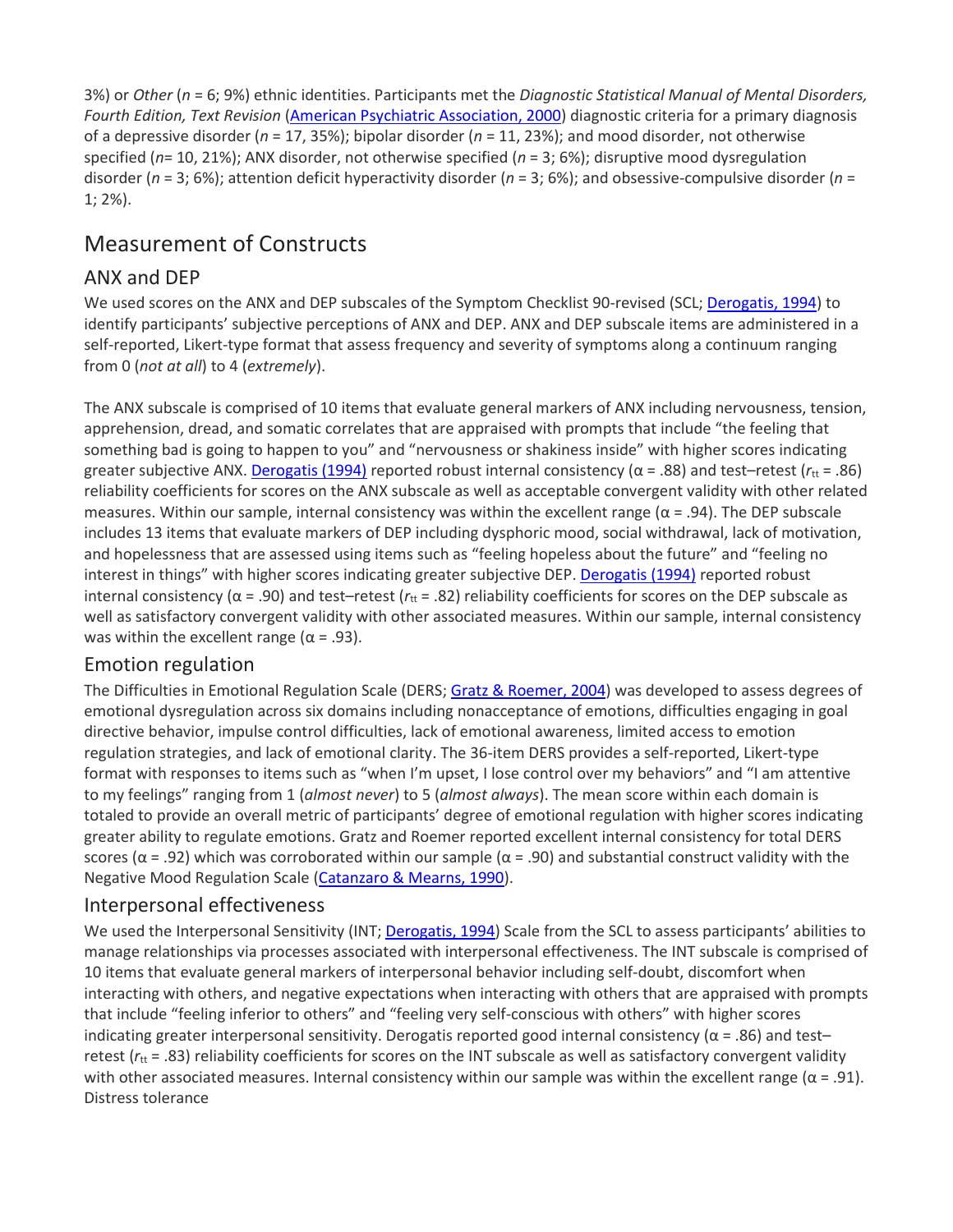The DBT Ways of Coping Checklist (WCCL; [Neacsiu, Rizvi, Vitaliano, Lynch, & Linehan, 2010\)](https://www.tandfonline.com/doi/full/10.1177/2150137816642439) was developed to provide an objective measure of DBT skills use as distress tolerance activities and is composed of three subscales: Skills Use, General Dysfunctional Coping, and Blaming Others. For our study, we used scores on the Skills Use subscale as an indication of participant actions to accept and mitigate distressing events. The Skills Use subscale (WCCL-Skills Use) is composed of 38 items presented in a self-reported, Likert-type format with responses to items such as "came up with a couple of different solutions to my problem" and "concentrated on something good that could come out of the whole thing" ranging from 0 (*never used*) to 3 (*regularly used*). Neacsiu et al. reported excellent internal consistency for the WCCL-Skills Use across multiple studies ( $\alpha$  = .92– .96) and good convergent validity with related measures. Internal consistency within our sample was within the excellent range ( $\alpha$  = .94).

#### Mindfulness

The Freiburg Mindfulness Inventory (FMI; [Walach, Buchheld, Buttenmuller, Kleinnecht, & Schmidt, 2006\)](https://www.tandfonline.com/doi/full/10.1177/2150137816642439) was developed to estimate an individual's ability to experience moments accurately without the influence of emotional or intellectual distortion. The 14-item FMI provides a self-report, Likert-type format for responses to items such as "I feel connected to my experience in the here-and-now" and "I watch my feelings without getting lost in them" ranging from 1 (*rarely*) to 4 (*almost always*) with higher scores indicating greater mindfulness. [Walach, Buchheld, Buttenmuller, Kleinnecht, and Schmidt \(2006\)](https://www.tandfonline.com/doi/full/10.1177/2150137816642439) reported good internal consistency for scores on the FMI across studies ( $\alpha$  = .86) and strong convergent validity with other related measures. Internal consistency within our sample was within the good range ( $\alpha$  = .85).

## Intervention

A complete description of milieu-based partial hospital DBT for adolescents (DBT-A) is provided in [Del Conte et](https://www.tandfonline.com/doi/full/10.1177/2150137816642439)  [al. \(in press\).](https://www.tandfonline.com/doi/full/10.1177/2150137816642439) Within this framework, planned group modalities include a daily opening and closing group, problem-solving process group, and DBT skills training group. A regular DBT family skills group compliments individual DBT psychotherapy once or twice weekly during the program. Participants also simultaneously complete course curriculum in a state-approved educational program, and a psychiatrist supervised all medical aspects of care including psychotropic medication management when indicated.

Teachers implemented DBT strategies and coaching skill use to address common learning processes during educational activities. When completing the DBT-A program, participants reviewed daily goal sheets and reported on skill use, DBT homework, and diary card completion during an opening group. Within problemsolving groups, problematic behaviors were reviewed, and the group leader supported participants to use behavioral assessment, chain and missing link analyses, and solution analysis. The 7-week DBT skills curriculum is based on [Rathus and Miller's \(2015\)](https://www.tandfonline.com/doi/full/10.1177/2150137816642439) recommendations and included Schedule 6: Adolescent Multifamily Skills, Schedule 9: DBT Parenting Skills Behaviors, and selections from Schedule 8: DBT Skills for Addictive Behaviors. During the 7-week program, all participants completed skills training across all five DBT modules (mindfulness, emotion regulation, distress tolerance, interpersonal effectiveness, and walking the middle path). Participants completed home tasks with their parents that taught skills to foster a protreatment atmosphere at home and provided an opportunity to demonstrate skillful behavior in the presence of their parents. During daily closure groups, participants developed a goal sheet for the following 24-hr period and set a behavioral objective for that evening.

## Procedure

The current data are associated with the primary analysis of a DBT-A PHP evaluation described by Del Conte, [Lenz, Hollenbaugh, and Callendar \(in press\).](https://www.tandfonline.com/doi/full/10.1177/2150137816642439) All participants completed treatment in the 7-week PHP during which the admission process required completion of SCL, DERS, WCCL, and FMI which was again completed during a discharge interview. The 7-week duration of the program was established based on clinical experience of the program coordinator and the assumption that a minimum of 35 DBT-A lessons were required to achieve desired therapeutic effect. PHP staff entered all data and participant information into a secure, encrypted,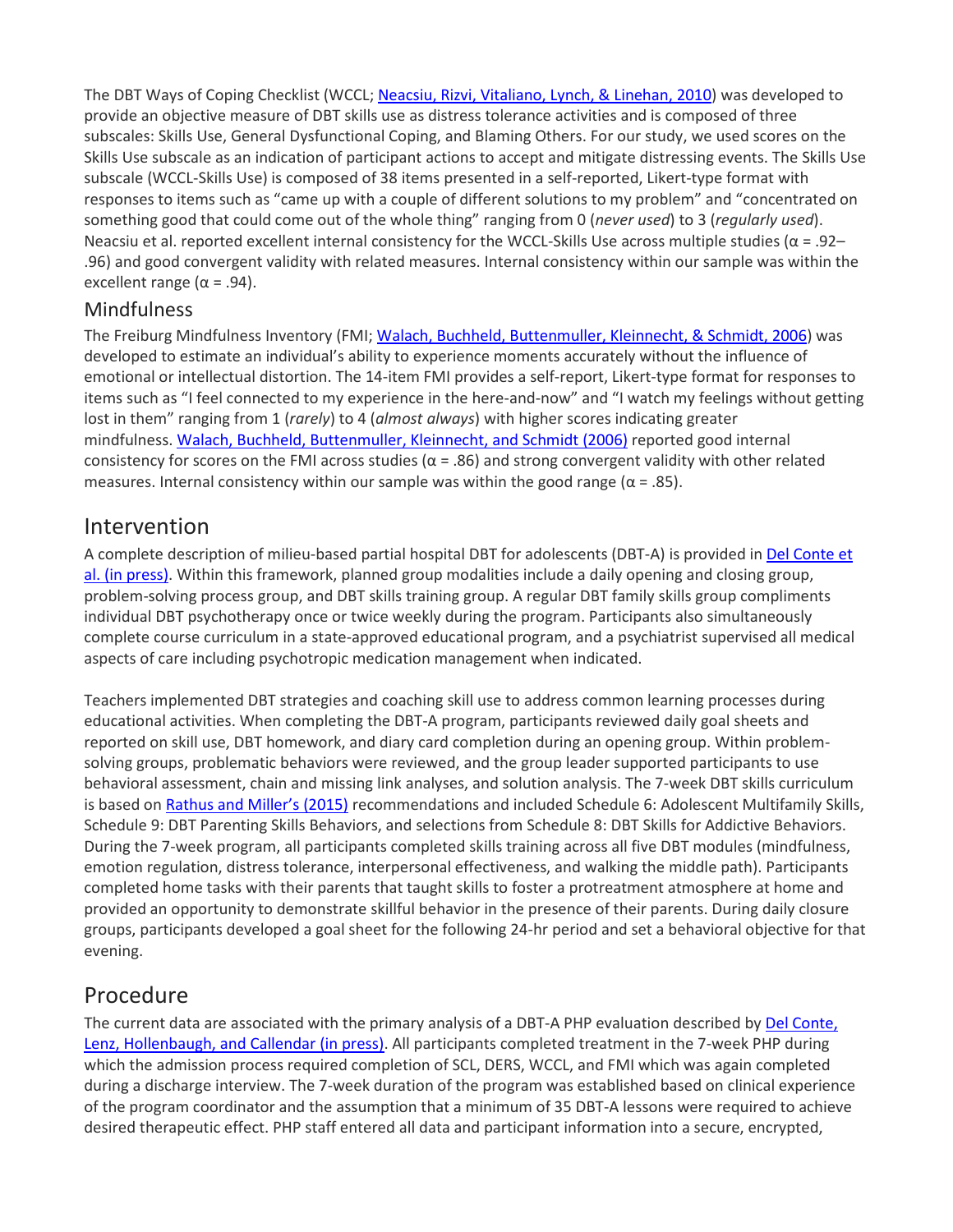password-protected database using procedures consistent with the *Health Insurance Portability and Accountability Act* and *The Joint Commission*accreditation requirements.

## Data Analysis

#### Statistical power analysis

We conducted an a priori power analysis to identify the number of participants required to establish statistical power for our research design at the .80 level based on α = .05 using the G\*Power 3 statistical power analysis program [\(Faul, Erdfelder, Lang, & Buchner, 2007\)](https://www.tandfonline.com/doi/full/10.1177/2150137816642439). This analysis revealed that a sample size of 55 was necessary to detect a medium effect between our four predictor variables for estimating change among scores on the ANX and DEP Scales. Given our sample of 66 participants, we regard our results as defensible for extrapolating relationships between predictor and criterion variables within our sample.

#### Preliminary analysis

We used the series mean function in the Statistical Package for the Social Sciences, Version 22 (IBM Corporation, [2013\)](https://www.tandfonline.com/doi/full/10.1177/2150137816642439), to impute missing values (116 of the 13,132; 0.008%) within the raw data (see [Haukoos & Newgard,](https://www.tandfonline.com/doi/full/10.1177/2150137816642439)  [2007\)](https://www.tandfonline.com/doi/full/10.1177/2150137816642439). Values for predictor and criterion variables were computed by calculating the degree of treatment gain for each construct from admission to termination using the intended therapeutic change to determine directionality. For example, the intent of treatment was to decrease scores on the ANX Scale; therefore, a participant's admission score was subtracted from their discharge score to yield a value representing change in ANX symptoms. This procedure was followed for all constructs to represent how changes in constructs hypothesized as mechanisms of change influence clinical criterion variables. Multicollinearity among predictor variables was evaluated by inspecting bivariate correlations and variance inflation factors (see Table 1). Low to moderate intercorrelations among predictor variables and acceptable variance inflation factors emerging from our analysis suggested that predictive modeling with these variables was prudent.

| Variable   | M       | SD    | $\alpha$ |      |        |        |        |
|------------|---------|-------|----------|------|--------|--------|--------|
| I. DERS    | 1.67    | 3.48  | .90      | $**$ | $-.61$ | .47    | $-.18$ |
| 2. INT     | $-4.95$ | 7.42  | .91      |      | $*$    | $-.30$ | .09    |
| 3. FMI     | 5.57    | 8.10  | .85      |      |        | $*$    | .24    |
| 4. WCCL    | 10.66   | 27.31 | .94      |      |        |        | $*$    |
| Anxiety    | $-4.53$ | 9.13  | .94      |      |        |        |        |
| Depression | $-8.85$ | 12.71 | .93      |      |        |        |        |

| Table I. Means, Standard Deviations, Reliability Coefficients, and Bivariate Correlations for Scores Among |
|------------------------------------------------------------------------------------------------------------|
| Scales Used as Predictor and Criterion Variables to Indicate Treatment Gains Over Time.                    |

Note. DERS = Difficulties in Emotional Regulation Scale;  $INT =$  interpersonal sensitivity;  $FMI =$  Freiburg Mindfulness Inventory; WCCL = Ways of Coping Checklist.

| Table 1. Means, Standard Deviations, Reliability Coefficients, and Bivariate Correlations for Scores Among Scales |  |  |  |
|-------------------------------------------------------------------------------------------------------------------|--|--|--|
| Used as Predictor and Criterion Variables to Indicate Treatment Gains Over Time.                                  |  |  |  |

| Variable   | M       | <b>SD</b> | α   | 1     | $\overline{2}$ | 3      | 4      |
|------------|---------|-----------|-----|-------|----------------|--------|--------|
| 1. DERS    | 1.67    | 3.48      | .90 | $***$ | $-.61$         | .47    | $-.18$ |
| 2. INT     | $-4.95$ | 7.42      | .91 |       | $***$          | $-.30$ | .09    |
| 3. FMI     | 5.57    | 8.10      | .85 |       |                | $***$  | .24    |
| 4. WCCL    | 10.66   | 27.31     | .94 |       |                |        | $***$  |
| Anxiety    | $-4.53$ | 9.13      | .94 |       |                |        |        |
| Depression | $-8.85$ | 12.71     | .93 |       |                |        |        |

*Note*. DERS ¼ Difficulties in Emotional Regulation Scale; INT ¼ interpersonal sensitivity; FMI ¼ Freiburg Mindfulness Inventory; WCCL ¼ Ways of Coping Checklist.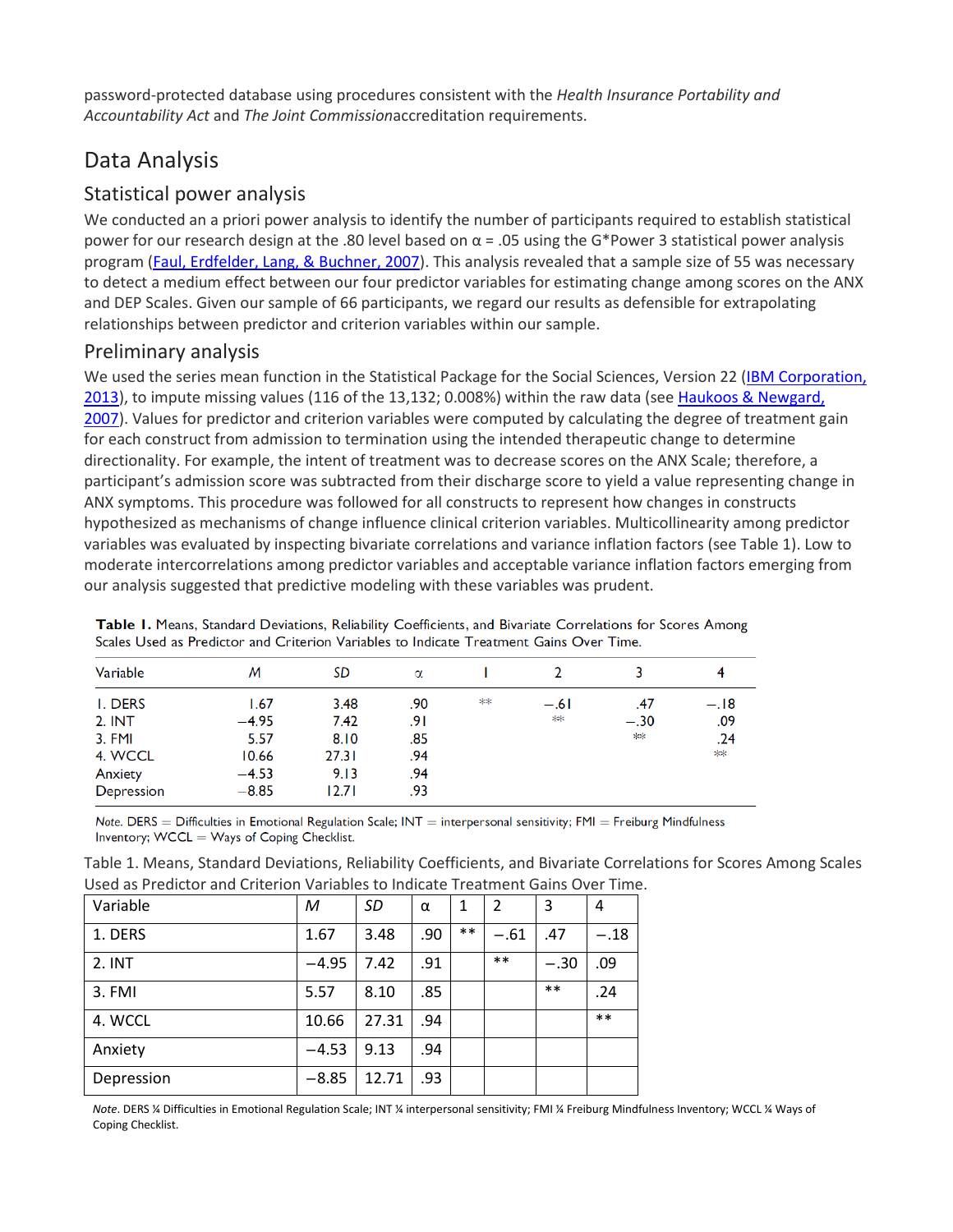## Primary analysis

We modeled relationships between our predictor and criterion variables using a simultaneous multiple regression strategy that evaluated the degree that constructs associated with emotion regulation, interpersonal effectiveness, mindfulness, and distress tolerance were predictive of changes in ANX and DEP symptoms among our sample. We selected this strategy in favor of other regression approaches based on the assumption that although these skills modules are taught sequentially within DBT-A protocols, they are interdependent upon one another for successful mitigation of psychological distress [\(Rathus & Miller, 2015\)](https://www.tandfonline.com/doi/full/10.1177/2150137816642439). The four predictor variables (DERS, INT, FMI, and WCCL Skills) in this model were regressed independently onto scores on the ANX and DEP Scales. Following, we evaluated percentage of explained variance associated with each model by inspecting *R*<sup>2</sup> values, regression coefficients, *p*values, and indices estimating practice significance (s*r* 2 ).

## Results

#### Change Mechanisms for Symptoms of Anxiety

Means and standard deviations for predictor and criterion variables are depicted in Table 1. The regression analysis estimating the influence of predictor variables on ANX Scale scores yielded a statistically significant model,  $F(4, 65) = 23.21$ ,  $p < .01$ ,  $R^2 = .60$ , indicative of a very large effect size in which model predictors account for approximately 60% of the change among scores estimating subjective ANX (see Table 2). Within the model, scores associated with the degree that participants perceived their abilities to regulate their emotions yielded a strong predictive relationship,  $\beta$  = -.41,  $p$  < .01, 95% CI [-1.69, -.47], sr<sup>2</sup> = .17, indicative of a medium effect size. This finding accounted for approximately 17% of change among participants' scores on the ANX subscale and can be attributed to the fact that participants who perceived greater gains in their ability to regulate emotions following treatment also tended to report fewer symptoms of ANX. Degree of sensitivity to interpersonal interactions was also identified as a statistically significant predictor of participant ratings of ANX, β = .40, *p* < .01, 95% CI [.24, .74], s*r <sup>2</sup>* = .20, indicative of a medium effect size. This finding accounted for approximately 20% of change among participants' scores on the ANX subscale and can be attributed to the fact that participants who perceived greater gains in their self-consciousness, levels of comfort, and expectations about interacting with others also tended to report fewer symptoms of ANX. Nonsignificant findings were detected for scores related to mindfulness, β = ‒.10, *p* = .31, 95% CI [‒.33, .10], s*r* <sup>2</sup> = .02, and use of coping skills, β = ‒.03, *p* = .75, 95% CI [‒.06, .05], s*r* <sup>2</sup> < .01.

| Variable                      | B           | SE B | $\beta$     | t        | $sr^2$ | F     | $R^2$ |
|-------------------------------|-------------|------|-------------|----------|--------|-------|-------|
| Change in anxiety symptoms    |             |      |             |          |        | 23.21 | .60   |
| <b>DERS</b>                   | $-1.08$     | .30  | $-.41$      | $-3.55*$ | .17    |       |       |
| <b>INT</b>                    | .49         | .12  | .39         | $3.89*$  | .20    |       |       |
| <b>FMI</b>                    | $-.11$      | .H   | $-.10$      | $-1.02$  | .02    |       |       |
| <b>WCCL-Skills Use</b>        | $\le -0.01$ | .03  | $-.02$      | $-.31$   | 5.01   |       |       |
| Change in depression symptoms |             |      |             |          |        | 29.76 | .66   |
| <b>DERS</b>                   | $-1.45$     | .39  | $-.40$      | $3.70*$  | .18    |       |       |
| <b>INT</b>                    | .87         | .16  | .51         | $5.41*$  | .32    |       |       |
| <b>FMI</b>                    | $-.02$      | .14  | $\le -0.01$ | $-0.01$  | 5.01   |       |       |
| <b>WCCL-Skills Use</b>        | $-.03$      | .03  | $-.07$      | $-0.84$  | 0١.    |       |       |

Table 2. Summary of Regression Models for Emotion Regulation, Interpersonal Sensitivity, Mindfulness, and Use of DBT Coping Skills as Predictors of Therapeutic Change in Anxiety and Depression Symptoms.

Note. DERS = Difficulties in Emotional Regulation Scale;  $INT =$  interpersonal sensitivity subscale of the SCL-90R; FMI = Freiburg Mindfulness Scale; WCCL-Skills Use = skill use subscale on the Ways of Coping Checklist; SCL-90R = Symptom Checklist 90-revised.

\*Significant at the .01 level.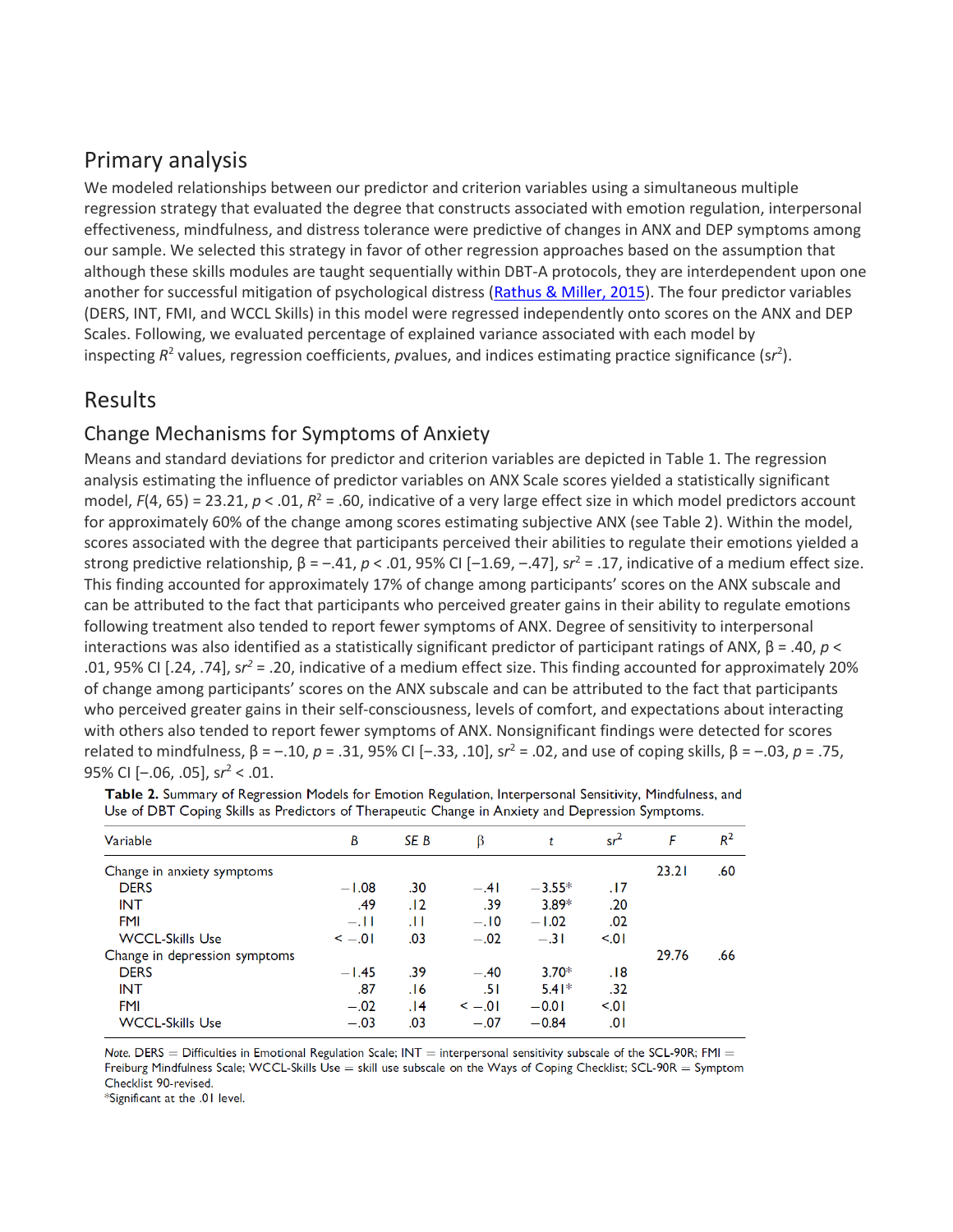Table 2. Summary of Regression Models for Emotion Regulation, Interpersonal Sensitivity, Mindfulness, and Use of DBT Coping Skills as Predictors of Therapeutic Change in Anxiety and Depression Symptoms.

| Variable                      | B         | SE <sub>B</sub> | β      | t        | sr <sub>2</sub> | F     | R <sub>2</sub> |
|-------------------------------|-----------|-----------------|--------|----------|-----------------|-------|----------------|
| Change in anxiety symptoms    |           |                 |        |          |                 | 23.21 | .60            |
| <b>DERS</b>                   | $-1.08$   | .30             | $-.41$ | $-3.55*$ | .17             |       |                |
| <b>INT</b>                    | .49       | .12             | .39    | $3.89*$  | .20             |       |                |
| <b>FMI</b>                    | $-.11$    | .11             | $-.10$ | $-1.02$  | .02             |       |                |
| <b>WCCL-Skills Use</b>        | $< -0.01$ | .03             | $-.02$ | $-.31$   | < .01           |       |                |
| Change in depression symptoms |           |                 |        |          |                 | 29.76 | .66            |
| <b>DERS</b>                   | $-1.45$   | .39             | $-.40$ | $3.70*$  | .18             |       |                |
| <b>INT</b>                    | .87       | .16             | .51    | $5.41*$  | .32             |       |                |
| <b>FMI</b>                    | $-.02$    | .14             | < 0.01 | $-0.01$  | < .01           |       |                |
| <b>WCCL-Skills Use</b>        | $-.03$    | .03             | $-.07$ | $-0.84$  | .01             |       |                |

Note. DERS ¼ Difficulties in Emotional Regulation Scale; INT ¼ interpersonal sensitivity subscale of the SCL-90R; FMI ¼ Freiburg Mindfulness Scale; WCCL-Skills Use ¼ skill use subscale on the Ways of Coping Checklist; SCL-90R ¼ Symptom Checklist 90-revised.

\*Significant at the .01 level.

## Change Mechanisms for Symptoms of Depression

The regression analysis estimating the influence of predictor variables on DEP Scale scores yielded a statistically significant model,  $F(4, 65) = 29.76$ ,  $p < .01$ ,  $R^2 = .66$ , indicative of a very large effect size in which model predictors account for approximately 66% of the change among scores estimating subjective DEP (see Table 2). Within the model, scores associated with the degree that participants perceived an ability to regulate their emotions yielded a robust predictive relationship, β = -.40, *p* < .01, 95% CI [-2.23, -.66], sr<sup>2</sup> = .18, indicative of a medium effect size. This finding accounted for approximately 18% of change among participants' scores on the DEP subscale and can be attributed to the fact that participants who perceived greater gains in their ability to regulate emotions following treatment also tended to report fewer symptoms of DEP. Degree of sensitivity to interpersonal interactions was also identified as a statistically significant predictor of participant ratings of DEP, β = .51, *p* < .01, 95% CI [.55, 1.02], s*r <sup>2</sup>* = .32, indicative of a large effect size. This finding accounted for approximately 32% of change among participants' scores on the DEP subscale and can be attributed to the fact that participants who perceived greater gains in their self-consciousness, levels of comfort, and expectations about interacting with others also tended to report fewer symptoms of DEP. Nonsignificant findings were detected for scores related to mindfulness, β < -.01, p = .99, 95% CI [-.28, .28], sr<sup>2</sup> < .01, and use of coping skills, β < ‒.07, *p* = .40, 95% CI [‒.10, .04], s*r* <sup>2</sup> = .01.

## **Discussion**

Both models indicated that emotion regulation and sensitivity to interpersonal interactions were statistical and practical predictors of changes within DEP and ANX symptom severity following DBT-A programming. These findings revealed that the more participants were able to manage their emotions during stressful times, the lower their symptoms of DEP and ANX were at the conclusion of treatment. These findings are consistent with previous research by [Valentine, Bankoff, Poulin, Reidler, and Pantalone \(2015\)](https://www.tandfonline.com/doi/full/10.1177/2150137816642439) regarding the increase of DBT skills acquisition and the decrease of mental health symptoms related to emotion dysregulation. This seems reasonable when considering that one arm of the DBT biosocial model [\(Linehan, 2015\)](https://www.tandfonline.com/doi/full/10.1177/2150137816642439) rests on the proposition that nonadaptive responses are, in part, a function of the degree that someone is biologically vulnerable to experiencing dysregulated emotions. Taken together, it is plausible that skill acquisition and application learned by our participants during treatment were able to establish a mitigating effect to emotional vulnerability. Furthermore, we conjecture that with continued mastery of emotion regulation strategies, adolescents completing DBT-A programming may develop skills to manage emotional crises that promote adjustment and developmental trajectory into young adulthood.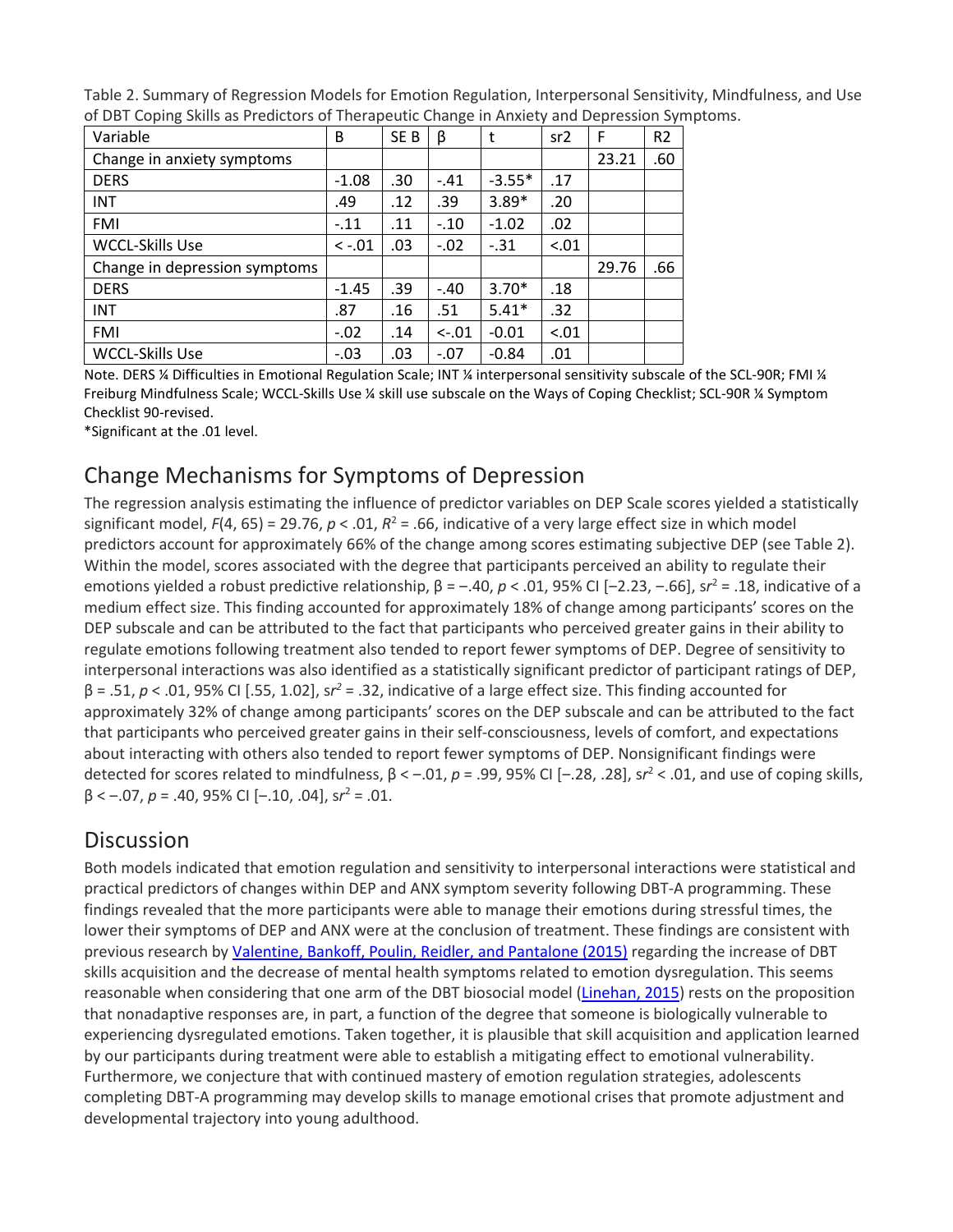Our analyses also detected a strong association between decreases in INT during treatment and the likelihood that participants would report fewer symptoms of ANX and DEP at discharge. These findings revealed that the degree which participants were able to be confident and comfortable while interacting with others, the lower their symptoms of DEP and ANX were at the conclusion of treatment. This finding is consistent with Rathus and [Miller's \(2015\)](https://www.tandfonline.com/doi/full/10.1177/2150137816642439) supposition that positive adjustment is a function of the ways that individuals accept the dynamics within relationships while also acting to improve collaborative communication. We also suggest that this finding is supportive of [Linehan's \(1993,](https://www.tandfonline.com/doi/full/10.1177/2150137816642439) [2015\)](https://www.tandfonline.com/doi/full/10.1177/2150137816642439) biosocial conceptualization of pathology in which invalidation promotes clinically significant impairments in functioning and challenges adaptive functioning. It is possible that interpersonal effectiveness behaviors learned by our participants during treatment functioned as a second pathway to mitigating effects of environments that our participants perceived as invalidating. Similar to strategies associated with emotional regulation, we suggest that with continued mastery of interpersonal effectiveness strategies, adolescents completing DBT-A programming may be better suited to transcend the social complexities that characterize adolescence and young adulthood in a way that promotes well-being over the life span.

Interestingly, our analyses did not find support for mindfulness and use of DBT coping skills to tolerate distress as predictors of decreased DEP and ANX following DBT-A programming. We found this finding curious, given that these modules represent core features of DBT and DBT-A protocols. A number of possibilities might account for these findings. Our chosen measure of mindfulness (FMI) may not be sensitive to discerning the skills learned. Additionally, the approach to teaching mindfulness skills may not provide sufficient understanding of concepts and related activities that promote subsequent application and generalization. Alternatively, skill use as measured the WCCL may be confounded by the wording of the instructions, which asks for assessment of skill use during the preceding 4 weeks. Reevaluation and amendment of the instructions to make the WCCL more conducive to our 7-week treatment setting might be indicated and create a more accurate depiction of the degree that these skills contribute to treatment effect.

It is also possible that these findings may be related to the type of social and lifestyle characteristics of adolescence rather than the inherent utility associated with mastering these skills. For example, the typical social context of a teenager within our sample was one that was characterized by the stigma of mental health concerns requiring PHP, attempting to maintain relationships with peers at their home school, and finding a center of self within the treatment process. It is reasonable that the convergence of these factors, along with ever-present distractions and self-other comparisons moderated through social media, may have limited mindfulness outcomes measured by the FMI [\(Walach et al., 2006\)](https://www.tandfonline.com/doi/full/10.1177/2150137816642439) such as "I feel connected to my experience in the here-and-now" and "I watch my feelings without getting lost in them" to a degree that contributed meaningful variance in psychiatric symptoms. Similarly, we suggest that although learning and using distress tolerance skills are an important features of DBT-A treatment and recovery, treatment gains associated with this module may have been superseded by the ability to regulate emotions and be interpersonally effective when distressed. Regardless, these findings merit future research to ascertain treatment strategies that measure and increase the treatment effects that mindfulness and distress tolerance may have within the applications of DBT-A.

#### Implications for Counselors

In this specific application of DBT-A, the implications for practice and in particular for skills training are manifold. Counselors will benefit from maintaining a developmental perspective in the application of skills originally developed for an adult population. How adolescents learn, creating concrete opportunities for learning the more abstract skills and identifying those preferred skills that speak to pressing developmental demands of this age-group, will all benefit the counselor in providing a strategic application of the entire skills package. Consistent with this perspective, counselors should consider the influence of mental health stigma within the social context that an adolescent completing a partial hospitalization day program may be experiencing. It may not be possible to control for the influence of this external factor within treatment, but attempting to account for it during treatment planning, family sessions, and discharge planning may be a helpful approach.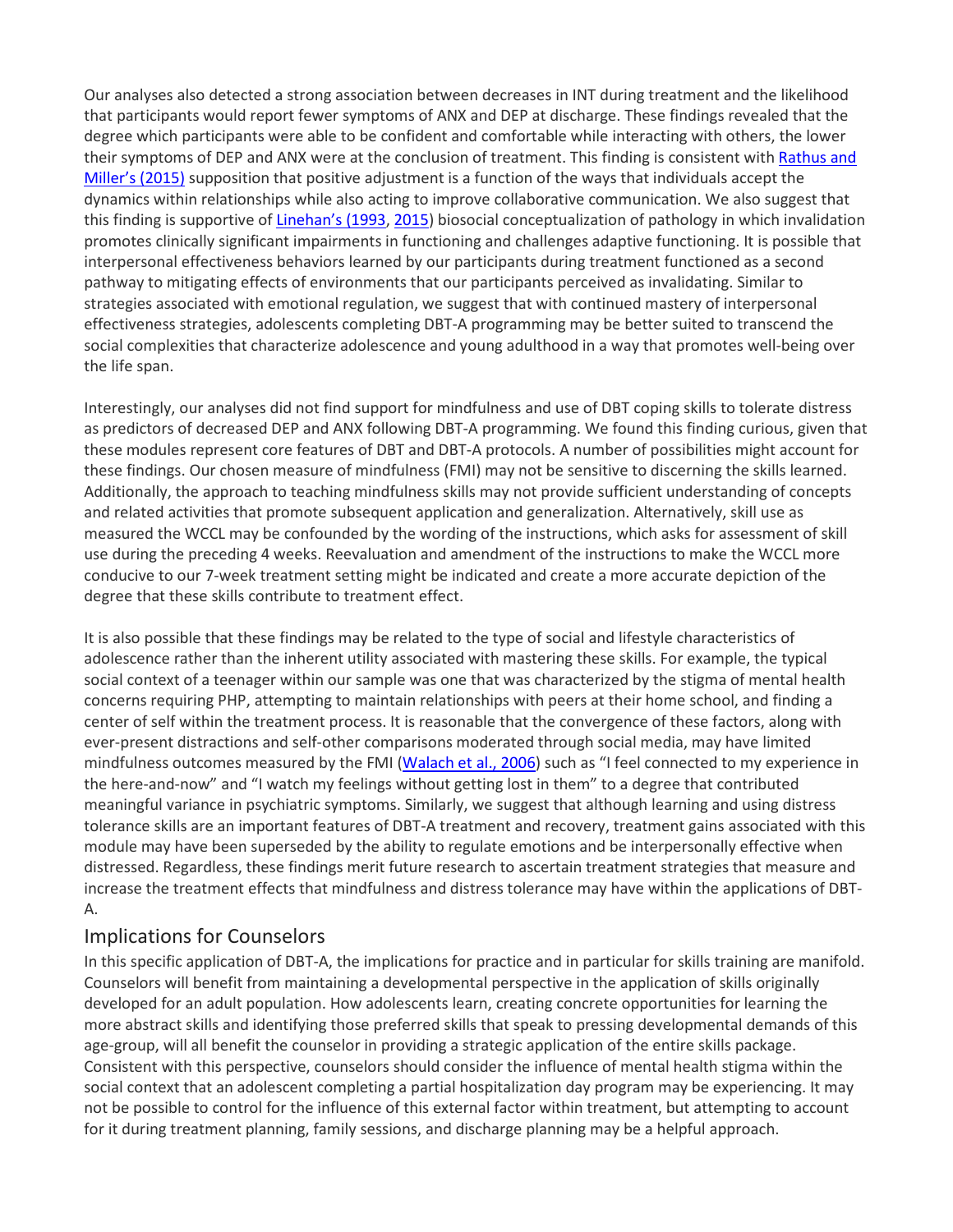When considering the predictive relationships between emotion regulation and interpersonal effectiveness skills and decreased ANX and DEP symptoms, our clinical observation has been that the adolescent population appears to learn and apply skills more effectively when the learning requires action and concrete exercises. It is our impression that action-oriented, hands-on learning activities are easier to implement and more varied in scope in the emotion regulation and interpersonal effectiveness modules when compared to some others. For example, skills trainers can devise endless role-plays for learning interpersonal effectiveness; by contrast, the distress tolerance skill of *radical acceptance* requires a degree of conceptual development and awareness that may be beyond the capacity of some adolescents, particularly those in the earliest period of adolescence. The activities for mindfulness and the accepting reality component of distress tolerance tend more to thinking than doing, and acquisition of these skills may be more readily realized during the later adolescent period.

Finally, both interpersonal effectiveness skills and emotion regulation skills may be more attuned to pressing developmental tasks of adolescence related to identity formation and social competence. Interpersonal effectiveness skills are easily linked directly to increasing success in navigating peer and family relations, while emotion regulation teaches a nomenclature and understanding of emotional life that would be of benefit in the critical adolescent process of identity formation. These developmental imperatives may make these two skills more meaningful and pertinent to the adolescent, and thus, it is worthwhile to consider ways to highlight these modules as features within a treatment program.

#### Limitations of the Study and Recommendations for Future Research

Although this study has provided some insight into the degree that hypothesized mechanisms of change within DBT-A are associated with therapeutic change, we concede some important limitations to our study. Foremost, despite our design being adequately powered for statistical analysis, our sample size was modest in nature (*N* = 66) and only represented the therapeutic experiences of adolescents within one region of the United States. Therefore, interpretations of our findings should be approached with caution because they may not be generalized to the broader population of adolescents receiving DBT-A programming. We encourage future researchers to complete similar analyses and encourage replication and extension of our findings with larger, more clinically diverse samples.

Additionally, the strength of our inferences about mechanisms of change within a DBT-A program was dependent on the current availability of related assessments. Currently, the state of the art for measuring DBT change mechanisms is burgeoning but notably limited for nonacademic practitioners who may be interested in exploring constructs such as interpersonal effectiveness, distress tolerance, mindfulness as depicted within DBT-A, and activities inherent within the walking the middle path module. Future scholar-practitioners are encouraged to develop and evaluate related assessments that will promote precision of measurement and accuracy of depicting influences of treatment effect. Finally, the inferences we have made related to the differential influence of DBT-A module content are based on predictive modeling rather than more rigorous randomized trials that systematically dismantle treatment components. We hope that dismantling protocols completed in the future will promote a greater degree of confidence when making inferences about the most efficacious aspects of DBT-A that contribute to desired treatment effect.

## Concluding Remarks

We have presented a predictive analysis of DBT-A treatment outcomes that modeled relationships between hypothesized mechanisms of change and decreased psychiatric symptoms among a transdiagnostic sample of adolescents. The indication for treatment gains across emotion regulation and interpersonal effectiveness domains was present for both ANX and DEP models and contributed a significant amount of variance among scores (60% and 66%, respectively). We suggest that although these findings are noteworthy, they may be limited by a number of factors such as a sample size and sensitivity of available assessments. Furthermore, it is plausible that our findings do not reflect inherent limitations of the mindfulness and distress tolerance modules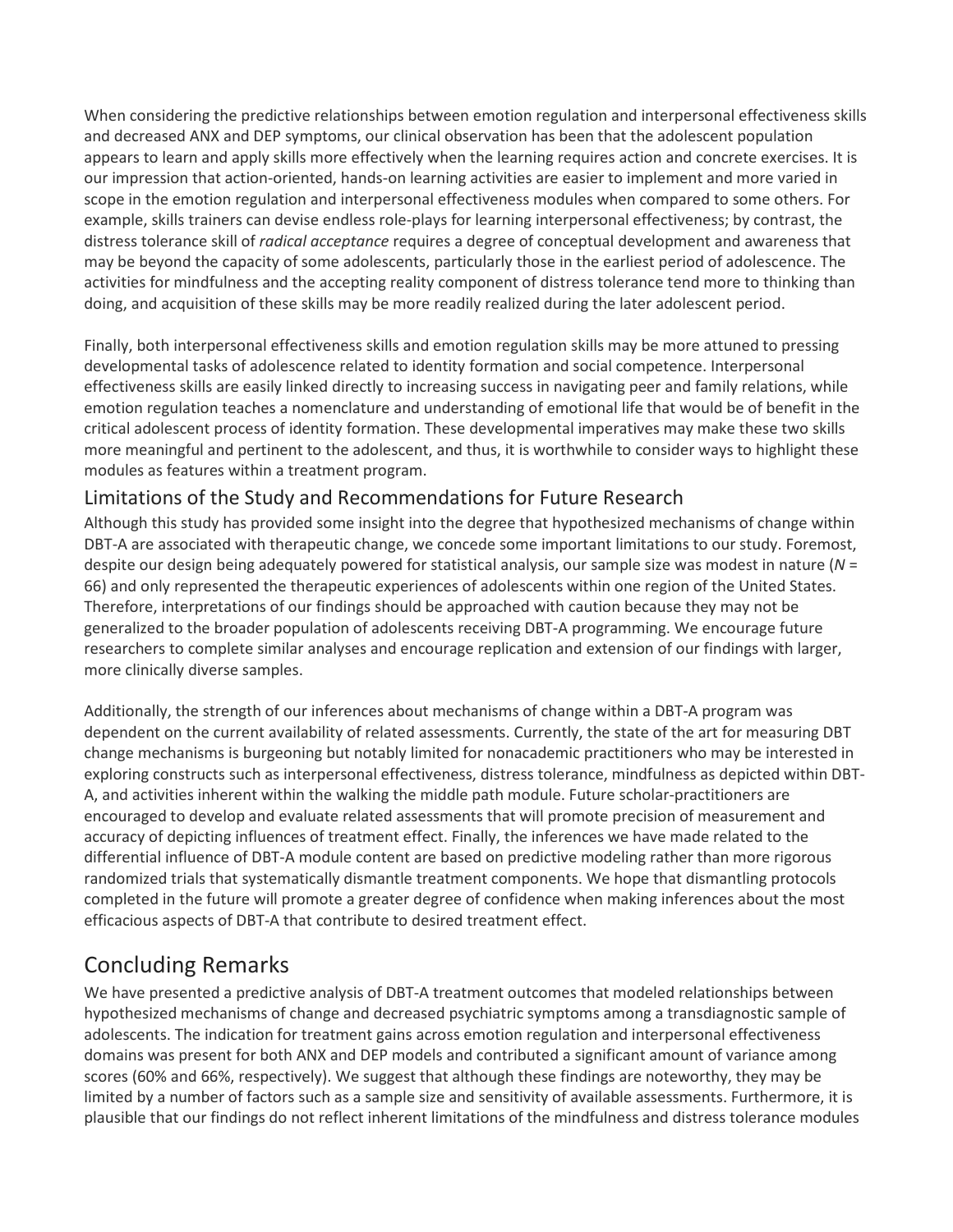but instead an interaction between content and the developmental stage of our participants. We hope that future researchers will not only endeavor to replicate our findings but also extend the knowledge base depicting the efficacious components of DBT-A through dismantling treatments and instrument development.

## Notes

Declaration of Conflicting Interests The author(s) declared no potential conflicts of interest with respect to the research, authorship, and/orPUBLICation of this article.

Funding The author(s) received no financial support for the research, authorship, and/orPUBLICation of this article.

## References

- American Psychiatric Association. (2000). Diagnostic and statistical manual of mental disorders (4th ed., Text Rev). Arlington, VA: Author.
- CatanzaroCatanzaro, MearnsJ. (1990). Measuring generalized expectancies for negative mood regulation: Initial scale development and implications. Journal of Personality Assessment, 54, 546–563. doi:10.1080/00223891.1990.9674019
- Del ConteDel Conte, LenzLenz, HollenbaughHollenbaugh, CallendarK. (in press). A pilot evaluation of dialectical behavior therapy for adolescents within a partial hospitalization treatment milieu. Manuscript accepted to Journal of Child and Adolescent Counseling.
- DerogatisL. R. (1994). Symptom Checklist-90-R. Administration, scoring, and procedures manual. Minneapolis, MN: National Computer Systems.
- FaulFaul, ErdfelderErdfelder, LangLang, BuchnerA. (2007). G\*Power 3: A flexible statistical power analysis program for the social, behavioral, and biomedical sciences. Behavior Research Methods, 39, 175–191. doi:10.3758/BF03193146
- GoldsteinGoldstein, AlexsonAlexson, BirmakerBirmaker, BrentD. A. (2007). Dialectical behavior therapy for adolescents with bipolar disorder: A 1-year open trial. Journal of the American Academy of Child and Adolescent Psychiatry, 46, 820–830. doi:10.1097/chi.0b013e31805c1613
- GoodmanM., CarpenterCarpenter, TangTang, GoldsteinGoldstein, AvedonAvedon, FernandezN.…HazlettE. A. (2014). Dialectical behavior therapy alters emotion regulation and amygdala activity in patients with borderline personality disorder. Journal of Psychiatric Research, 57, 108–116. doi:10.1016/j.jpsychires.2014.06.020
- GratzGratz, RoemerL. (2004). Multidimensional assessment of emotion regulation and dysregulation: Development, factor structure, and initial validation of the difficulties in emotion regulation scale. Journal of Psychopathology and Behavioral Assessment, 26, 41–54. doi:10.1007/s10862-008-9102-4
- HaukoosHaukoos, NewgardC. D. (2007). Missing data in clinical research. Part 1: An introduction and conceptual framework. Academic Emergency Medicine, 14, 662–668. doi:10.1111/j.1553-2712.2007.tb01855.x
- IBM Corporation. (2013). IBM SPSS Statistics for Windows (Version 22.0). Armonk, NY: Author.
- LenzLenz, TaylorTaylor, FlemingFleming, SermanN. (2014). Effectiveness of dialectical behavior therapy for treating eating disorders. Journal of Counseling & Development, 92, 26–35. doi:10.1002/j.1556- 6676.2014.00127.x
- LinehanM. M. (1993). Cognitive-behavioral treatment for borderline personality disorder. New York, NY: The Guilford Press.
- LinehanM. M. (2015). DBT skills training manual (2nd ed.). New York, NY: Guilford Press.
- LinehanM. M., KorslundKorslund, HarnedHarned, GallopGallop, LunguLungu, NeacsiuA. D.…Murray-GregoryA. M. (2015). Dialectical behavior therapy for high suicide risk in individuals with borderline personality disorder: A randomized clinical trial and component analysis. JAMA Psychiatry, 72, 475–482. doi:10.1001/jamapsychiatry.2014.3039
- LinehanLinehan, WilksC. R. (2015). The course and evolution of Dialectical Behavior Therapy. American Journal of Psychotherapy, 69, 97–110.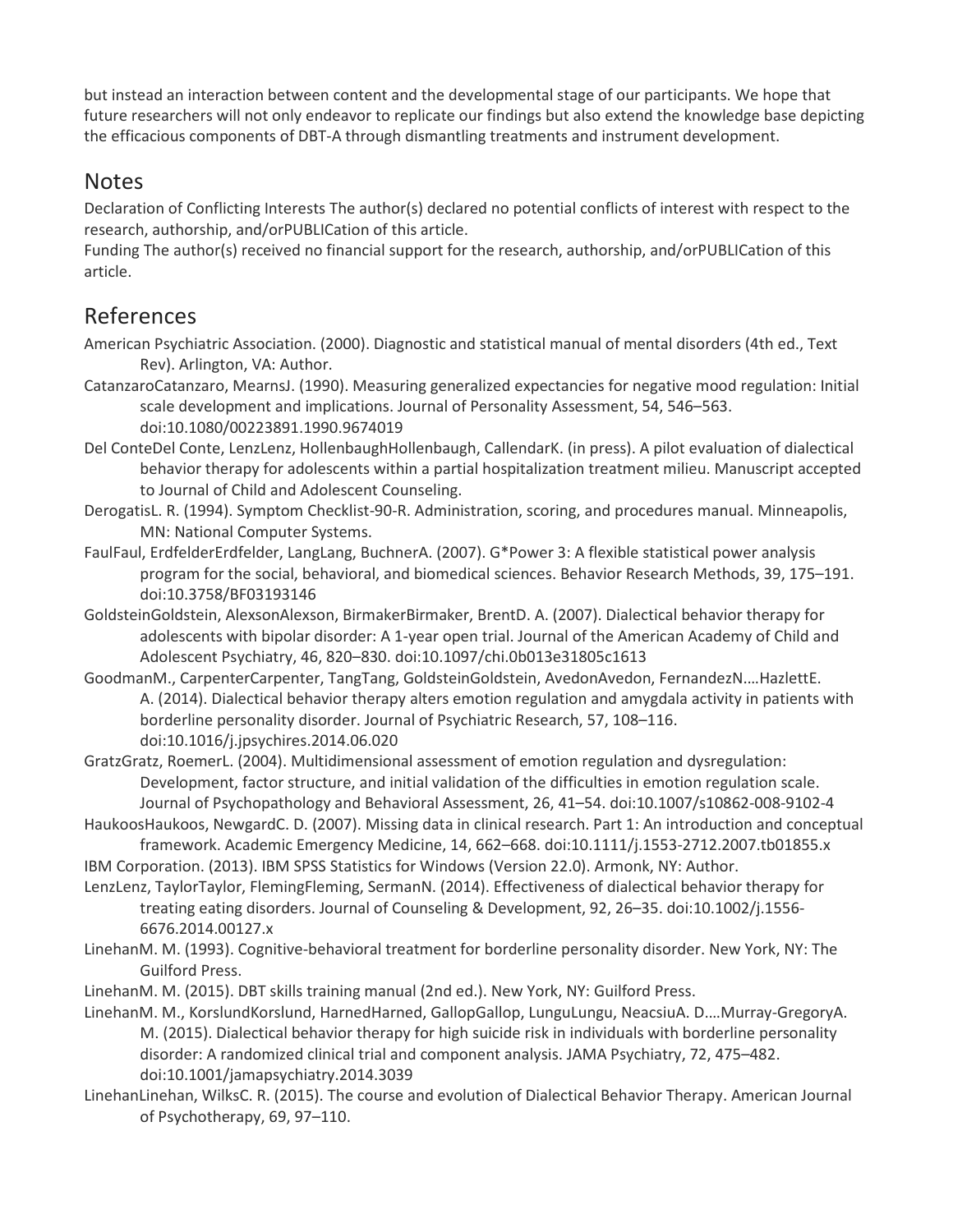- LynchLynch, MorseMorse, MendelsonMendelson, RobinsC. J. (2003). Dialectical behavior therapy for depressed older adults: A randomized pilot study. The American Journal of Geriatric Psychiatry, 11, 33–45. doi:10.1097/00019442-200301000-00006
- MacPhearsonMacPhearson, CheavensCheavens, FristadM. A. (2013). Dialectical behavior therapy for adolescent: Theory, treatment, adaptation, and empirical outcomes. Clinical Child and Family Psychology Review, 16, 59–80. doi:10.1007/s10567-012-0126-7
- MillerMiller, RathusRathus, LinehanM. M. (2007). Dialectical behavior therapy with suicidal adolescents. New York, NY: The Guilford Press.
- NeacsiuNeacsiu, BohusBohus, LinehanM. M. (2013). Dialectical behavior therapy skills: An intervention for emotion dysregulation. In GrossJ. J. (Ed.), Handbook of emotion regulation (Vol. 2, pp. 491–508). New York, NY: Guilford Press.
- NeacsiuNeacsiu, EberleEberle, KramerKramer, WiesmannWiesmann, LinehanM. M. (2014). Dialectical behavior therapy skills for transdiagnostic emotion dysregulation: A pilot randomized controlled trial. Behaviour Research and Therapy, 59, 40–51. doi:10.1016/j.brat.2014.05.005
- NeacsiuNeacsiu, RizviRizvi, VitalianoVitaliano, LynchLynch, LinehanM. M.(2010). The dialectical behavior therapy ways of coping checklist: Development and psychometric properties. Journal of Clinical Psychology, 66, 1–20. doi:10.1002/jclp.20685
- Nelson-GrayR. O., KeaneS. P., HurstHurst, MitchellMitchell, WarburtonWarburton, ChokChok, CobbA. R. (2006). A modified DBT skills training program for oppositional defiant adolescents: Promising preliminary findings. Behavior Research and Therapy, 44, 1811–1820. doi:10.1016/j.brat.2006.01.004
- RathusRathus, MillerA. L. (2015). DBT skills manual for adolescents. New York, NY: Guilford Press.
- RicardRicard, LermaLerma, HeardC. C. (2013). Piloting a Dialectical Behavioral Therapy (DBT) infused skills group in a Disciplinary Alternative Education Program (DAEP). Journal for Specialists in Group Work, 38, 285– 306. doi:10.1080/01933922.2013.834402
- RitschelRitschel, MillerMiller, TaylorV. (2014). Dialectical behavior therapy for emotion dysregulation. In Ehrenreich-MayJ., ChuB. (Eds.), Transdiagnostic treatments for children and adolescents principles and practices (pp. 203–232). New York, NY: The Guilford Press.
- Salbach-AndreaSalbach-Andrea, BohnekampBohnekamp, PfeifferPfeiffer, LehmkuhlLehmkuhl, MillerA. L. (2008). Dialectical behavior therapy of anorexia and bulimia nervosa among adolescents: A case series. Cognitive and Behavioral Practice, 15, 415–425.
- ValentineValentine, BankoffBankoff, PoulinPoulin, ReidlerReidler, PantaloneD. W. (2015). The use of dialectical behavior therapy skills training as stand-alone treatment: A systematic review of the treatment outcome literature. Journal of Clinical Psychology, 71, 1–20. doi:10.1002/jclp.22114
- VerheulR., vanvan, KoeterKoeter, de Ridderde Ridder, StijnenStijnen, vand. B. (2003). Dialectical behaviour therapy for women with borderline personality disorder: 12-month, randomised clinical trial in the Netherlands. British Journal of Psychiatry, 182, 135–140.
- WalachWalach, BuchheldBuchheld, ButtenmullerButtenmuller, KleinnechtKleinnecht, SchmidtS. (2006). Measuri ng mindfulness—The Freiburg Mindfulness Inventory (FMI). Personality and Individual Differences, 40, 1543–1555. doi:10.1016/j.paid.2005.11.025
- WasserWasser, TylerTyler, McllhaneyMcllhaney, TaplinTaplin, HendersonL.(2008). Effectiveness of Dialectical Behavior Therapy (DBT) versus Standard Therapeutic Milieu (STM) in a cohort of adolescents receiving residential treatment. Best Practices in Mental Health: An International Journal, 4, 114–125.

# Additional information

#### Author information

#### **A. Stephen Lenz**

**A. Stephen Lenz** is an assistant professor in the Department of Counseling and Educational Psychology at Texas A#x00026;M University-Corpus Christi and a Licensed Professional Counselor. He is coordinator of the